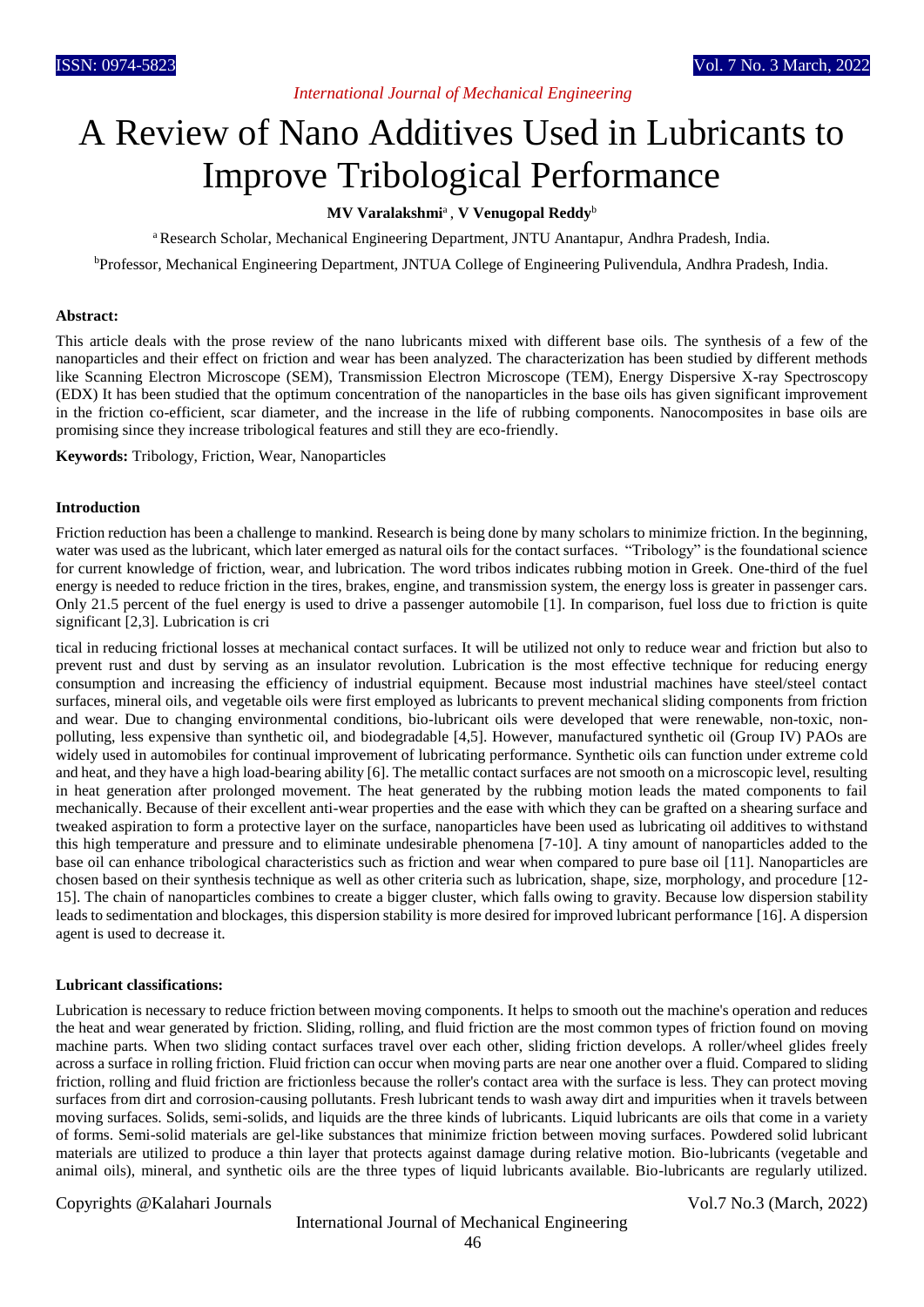Mineral and synthetic oils, on the other hand, have mostly supplanted it. Animal lubricants are produced from animal fats such as beef, sheep, pigs, and lard. It is thought that animal fats can be soft or hard. Vegetable oils, such as castor oil and coconut oil, are lubricants produced from plants and seeds. Mineral oils are made from refined crude oil and are petroleum products. Mineral oils are more stable and perform better in terms of lubrication than bio-lubricants. Mineral oils have varied molecular sizes. Synthetic oils, on the other hand, are oils that are manufactured and have consistent molecular sizes. These synthetic oils have improved lubricating qualities, such as high pressure and temperature resistance, as well as a high load-carrying capability. Fig 1 shows the categorization of lubricating oils [17-20].



**Fig 1. Classifications of lubricating oil**

**Nanoparticle Synthesis Techniques**: There are two methods for synthesizing nanoparticles: the top-down approach and the bottomup approach. The bulk materials are split into micron sizes and fragments are reduced to nano-dimensions in the top-down method, resulting in nanoparticles. The bottom-up technique involved taking atom-sized precursors, assembling them to produce needed nano-dimensional materials, and then sizing them to the desired size of nanoparticles. The nanoparticles are produced by machining and etching in the top-down technique, which requires some physical and chemical processes [21].



**Fig 2. Synthesis Techniques for Nanoparticles**

**The Importance of Nanoparticle Characterization:** Nanoparticle characterization is essential in the field of nanoparticles. Because of their unique morphological characteristics, size and shape are two of the most important factors to consider while characterizing nanoparticles. Researchers may also examine the surface chemistry and assess the size distribution, degree of

Copyrights @Kalahari Journals Vol.7 No.3 (March, 2022)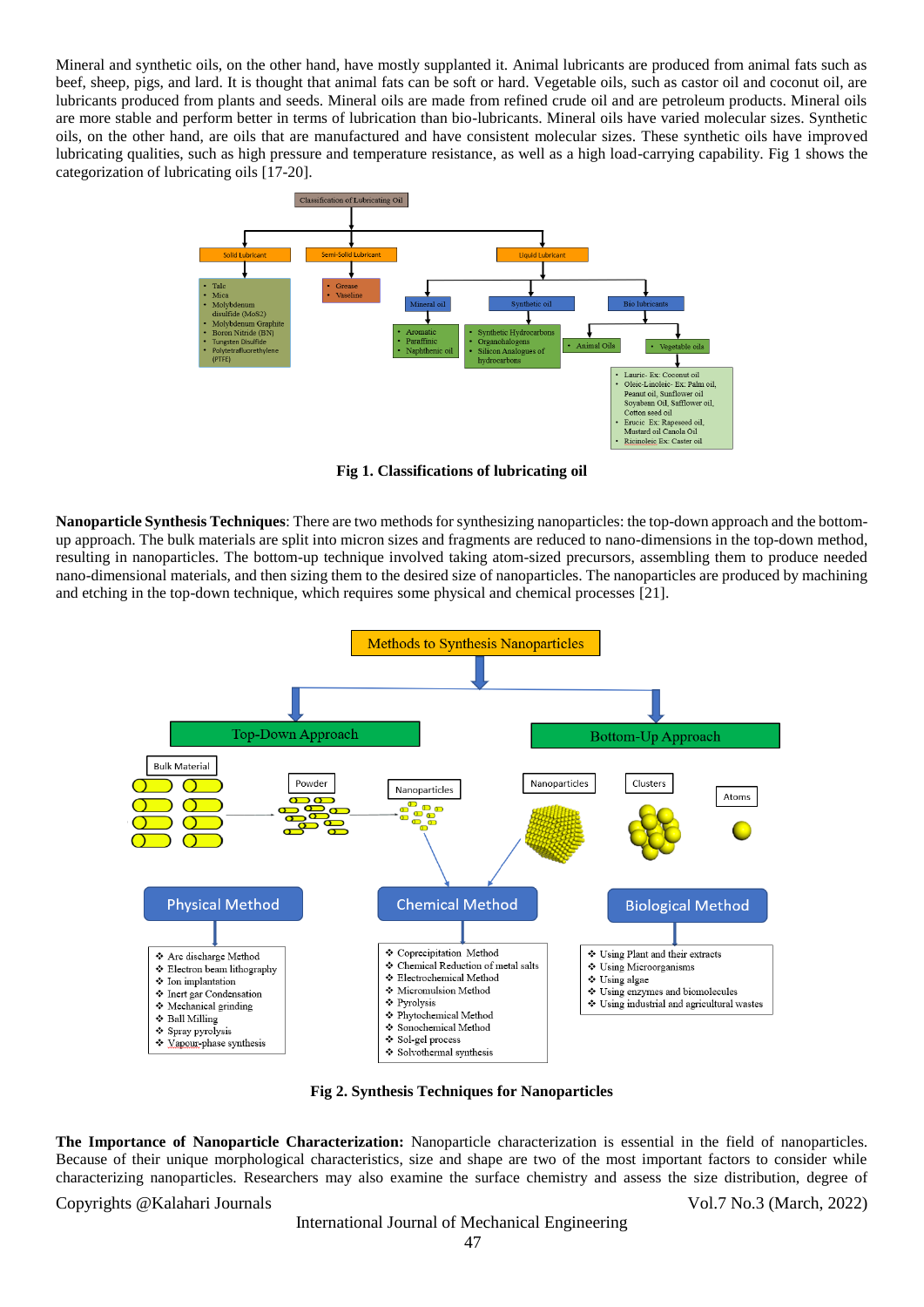aggregation, interfacial properties, and surface area. Furthermore, after nanoparticles have been synthesized, their crystal structure and chemical composition are extensively investigated as a preliminary step. There were no specific techniques for accomplishing this goal before today. Reliable and credible measuring methods for nanoparticles will have a significant impact on their adoption in commercial applications while also allowing the industry to meet standards. Nevertheless, because of the interdisciplinary nature of the field, the lack of suitable reference material for the calibration of analytical tools, and the difficulties associated with sample preparation for analysis and data interpretation, there are significant challenges in the analysis of nanomaterials. such as measuring their concentration in situ and online, particularly in scaled-up manufacturing, and analyzing them in complicated matrices [22].



**Fig 3. SEM Images of Copper nanoparticles with various shapes, sizes [23-25]**



**Fig 4. SEM images of a) modified Al2O3/TiO2[50] b) SOCNTs@MoS2 composite [61] c) ZnMn2O4/ZnFe2O4 nanocomposites [62] d) Cu-CeO2 nanocomposites [54]**

#### **& TEM images of e) Fe3O4@MoS2 nanocomposites f) P/Cu Nanocomposite g) BN/calcium borate nanocomposites h) Cu/SiO2 nanocomposites**

#### **Dispersion mechanism of nanoparticles in lubricants:**

Because of their high specific surface area and surface energy, nanoparticles are prone to agglomeration. In the meantime, adequate nanoparticles dispersion in base oils is required for effective and stable lubrication. Mechanical stirring and the application of chemical modifiers are two common dispersion technologies devised to make them stable in liquid hydrocarbons.

Where, ϕ denotes the nanoparticles volumetric concentration ratio in the utilized base fluid, which has the following definition [65]:

$$
\Phi = \frac{\frac{m \, nano}{\rho \, nano}}{\frac{m \, nano}{\rho \, nano} + \frac{m \, oil}{\rho \, oil}}
$$

ρ nano –Density of nanoparticles

ρ oil- Density of oil

For better dispersion of the Taguchi method to operate, the experimental results must be converted into a signal-to-noise (S/N) ratio. The terms signal and noise refer to the desired and unwanted output characteristic values, respectively. The ratio is a metric for determining how far quality attributes stray from expected values, which are split into three categories: low, high, and normal is better. Because the smallest size of aluminium nanoparticles in liquid paraffin is crucial in this research, a low-is-better feature is sought. As a result, the S/N ratio will take the following form: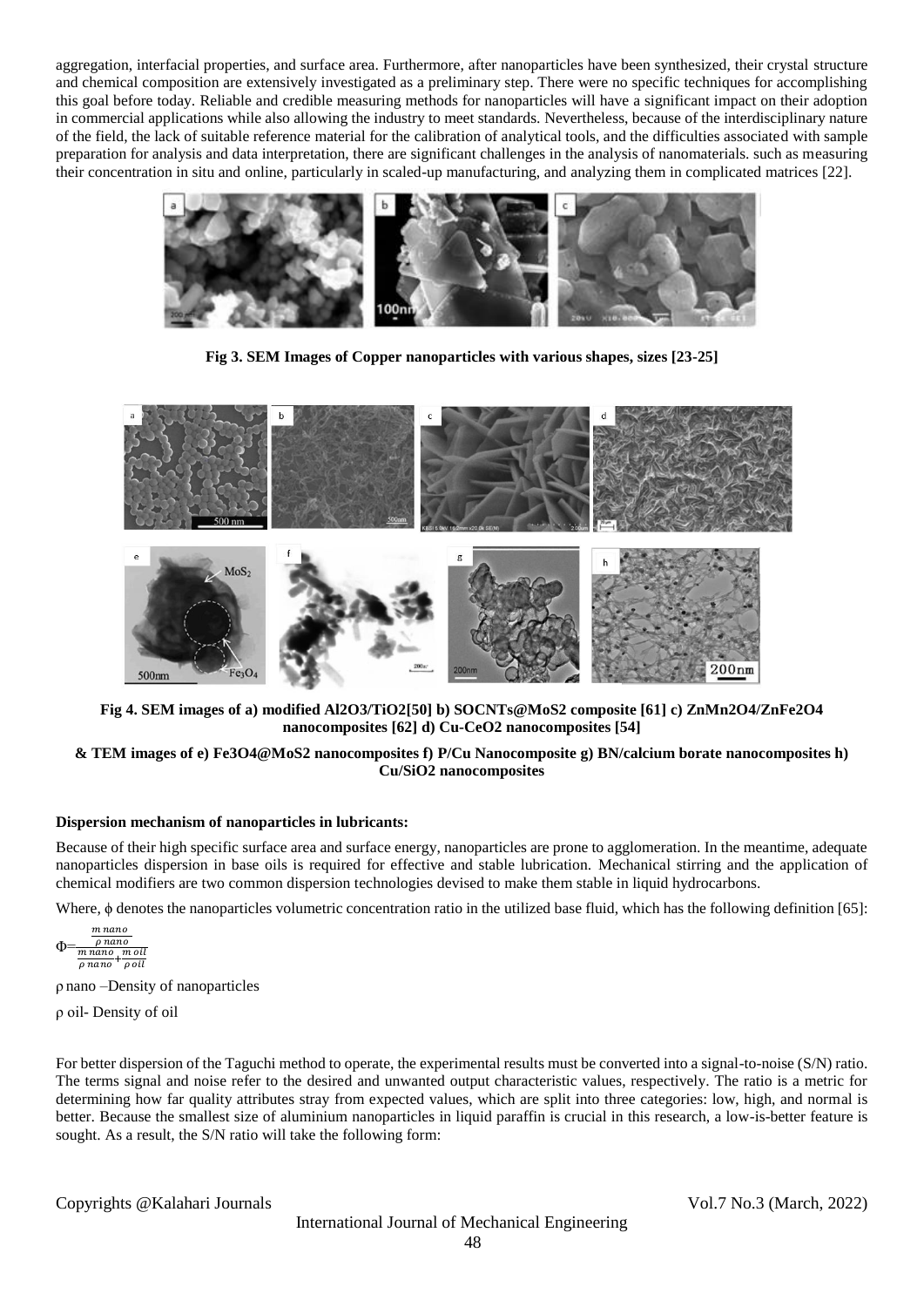#### S  $\frac{S}{N}$ =-10log  $(\frac{1}{n}\sum_{i=0}^{n} y_i^2)dB$

The S/n ration is stated on a decibel(dB) scale, where n is the number of experiments and  $y_i$  is the response of each experiment. S/N rations are calculated by replacing them with an equation from data about nanoparticle size [10].



**Fig 5: TEM images of nanosheets a&b) MoS2 c) PDA/MoS<sup>2</sup> and d) Cu/PDA/MoS<sup>2</sup> at different magnifications plus sunflower oil gives nano lubricants with good dispersion [56]**

Nano lubricants having a base oil and dispersed nanoparticles developed as a new type of nano lubricant. Nanoparticles can be described in a variety of ways when mixed with base oil. Because nano lubricants take so long to stabilize, researchers proposed methods for assessing dispersion during this time. On the other hand, the agglomeration of nanoparticles in the base oil is a stumbling block to further development. The majority of studies used ultrasonic dispersion to reduce agglomeration and sedimentation. Because of the size and shape of nanoparticles, if the nanoparticle size is small, the nanoparticle with base oil disperses uniformly. When the size of nanoparticles grows larger, sedimentation occurs at the base oil's bottom. Coupling agents are employed to avoid this.

The diffusion point of copper nanoparticles has lowered dramatically due to the nano-scale impact, as revealed by heating simulation experiments. As a result, the heat generated during friction is most likely causes the accumulation of copper nanoparticles, which therefore leads to the so-called repairing effect [26].

**The importance of nanoparticle size in tribology**: The size of nanoparticles has a major impact on the tribological properties of nano lubricants in many ways. Because of their small size, nanoparticles may infiltrate the contacting surface and reduce friction and wear processes [26-28,66]. When choosing the size of the nanoparticle's material, the root means square roughness of the lubricated surface must be taken into account. These metallic surfaces are not smooth at the microscopic level, but rather feature numerous peaks and throughs known as asperities, which cause damage to the system and often lead to mechanical failure when such microscopic peaks make contact. Hundreds of billions of nanospheres infiltrate the gap between metal surfaces. The spheres' spherical morphology allows them to roll on the spot and act as nano ball bearings, lowering frictional forces. The nanoparticle's capacity to exfoliate allows them to cling to the surface and smooth out any forming a protective film on the moving metal surfaces. This known as a tribo film inhibits wear and provides the metal with long-term protection and the capacity to endure high pressure. Whereas if the particle size is excessively large in comparison to the space between the asperities, the larger particles will be deposited on the contact surface, resulting in poor lubrication. The size of nanoparticles can also influence the lubricant's homogeneity.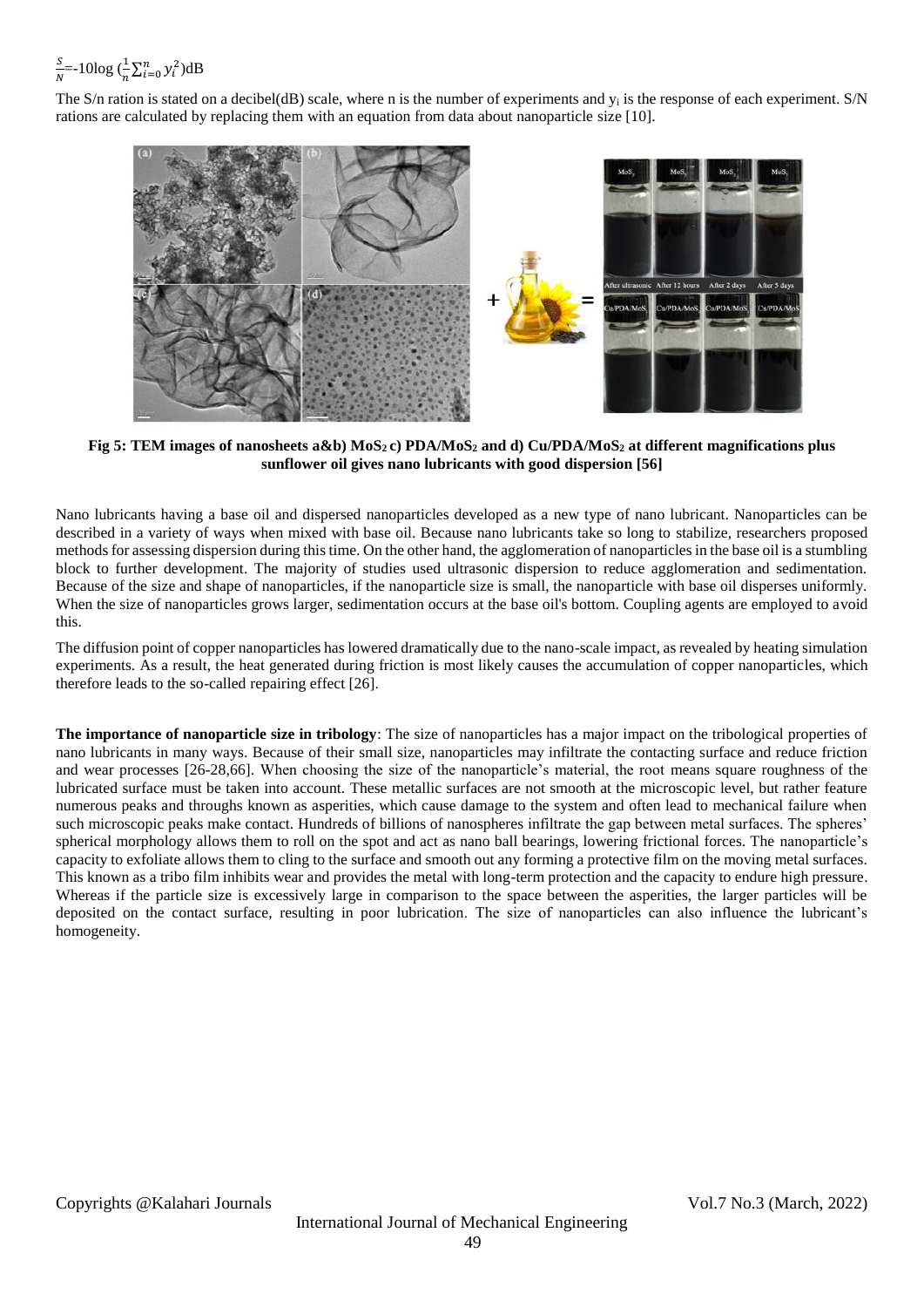

**Fig 6: Tribo film formation between asperities in microscopic level using nanoparticles as lubricating additives**

The rubbing surfaces without lubrication in fig 6 (a)&(b) show that there was a certain heat which was generated between the mating surfaces, as a result of which those surfaces got melted and thus friction is generated. In fig 6(c), when pure sunflower oil was added as lubrication in between the parts the surface life was increased to a certain extent. But in fig  $6(d)$ &(e), with the addition of nanoparticles and nanocomposites, there was a protective layer known as tribo film was formed between the mating parts and thus decreased the wear& friction co-efficient

| Lubricant                         | <b>Nanop</b><br>article<br>s | <b>Shap</b><br>e &<br><b>Size</b><br>(nm) | <b>Characteriz</b><br>ation        | <b>Method of</b><br>dispersion<br>and<br>duration(m<br>$\mathbf{in}$ ) | <b>Tribology</b><br>test                | The optimum<br>composition<br>of<br>nanoparticles<br>with a base<br>oil $(wt. \% )$ | <b>Remark</b>                                                                     | Ref |
|-----------------------------------|------------------------------|-------------------------------------------|------------------------------------|------------------------------------------------------------------------|-----------------------------------------|-------------------------------------------------------------------------------------|-----------------------------------------------------------------------------------|-----|
| Tetrabutyl<br>ammonium<br>acetate | P <sub>d</sub>               | $\mathfrak{D}$                            | Optical<br>Microscope<br>& XRD     | ----                                                                   | Ball-On-<br>Disk                        | 2.0                                                                                 | Enhance tribological<br>properties                                                | 27  |
| TBA&<br>Paraffine                 | P <sub>d</sub>               | Sphe<br>rical<br>(2)                      | SEM, TEM<br>& EDX                  |                                                                        | Ball-On-<br>Disk<br>tribometer          | 5.0                                                                                 | Enhanced load carrying<br>capacity and reduce the<br>shear strength and wear rate | 28  |
| PAO <sub>6</sub>                  | Ni                           | 20                                        | SEM &<br><b>EDS</b>                | Ultrasonic<br>probe $(30)$                                             | <b>Block</b> on<br>ring                 | 1.0                                                                                 | Wear reduction 7-30%<br>Friction reduction 5-45%                                  | 29  |
| PAO <sub>6</sub>                  | Ni                           | 7.5,1<br>3.5<br>and<br>28.5               | <b>TEM</b><br>XRD &<br><b>FTIR</b> | Ultrasonic<br>irradiation                                              | Four ball<br>Machine                    | 0.05                                                                                | At 7.5 nm WSD were<br>reduced compared to 13.5<br>and 28.5nm with 0.05 wt.%       | 30  |
| Mineral-<br>based oil             | Bi                           | $7 - 65$                                  | <b>SAXS</b>                        | Magnetic<br>string $(30-$<br>40)                                       | Four ball<br>tester                     | ---                                                                                 | Approximately 16% of<br>reduction in friction and<br>wear                         | 31  |
| PA <sub>O6</sub>                  | Carbon<br>coated<br>Cu       | 25                                        | SEM and<br><b>EDS</b>              | Ultrasonic<br>probe $(30)$                                             | Block and<br>ring, four<br>ball testers | 0.5                                                                                 | 50% wear reduces                                                                  | 32  |

Copyrights @Kalahari Journals Vol.7 No.3 (March, 2022)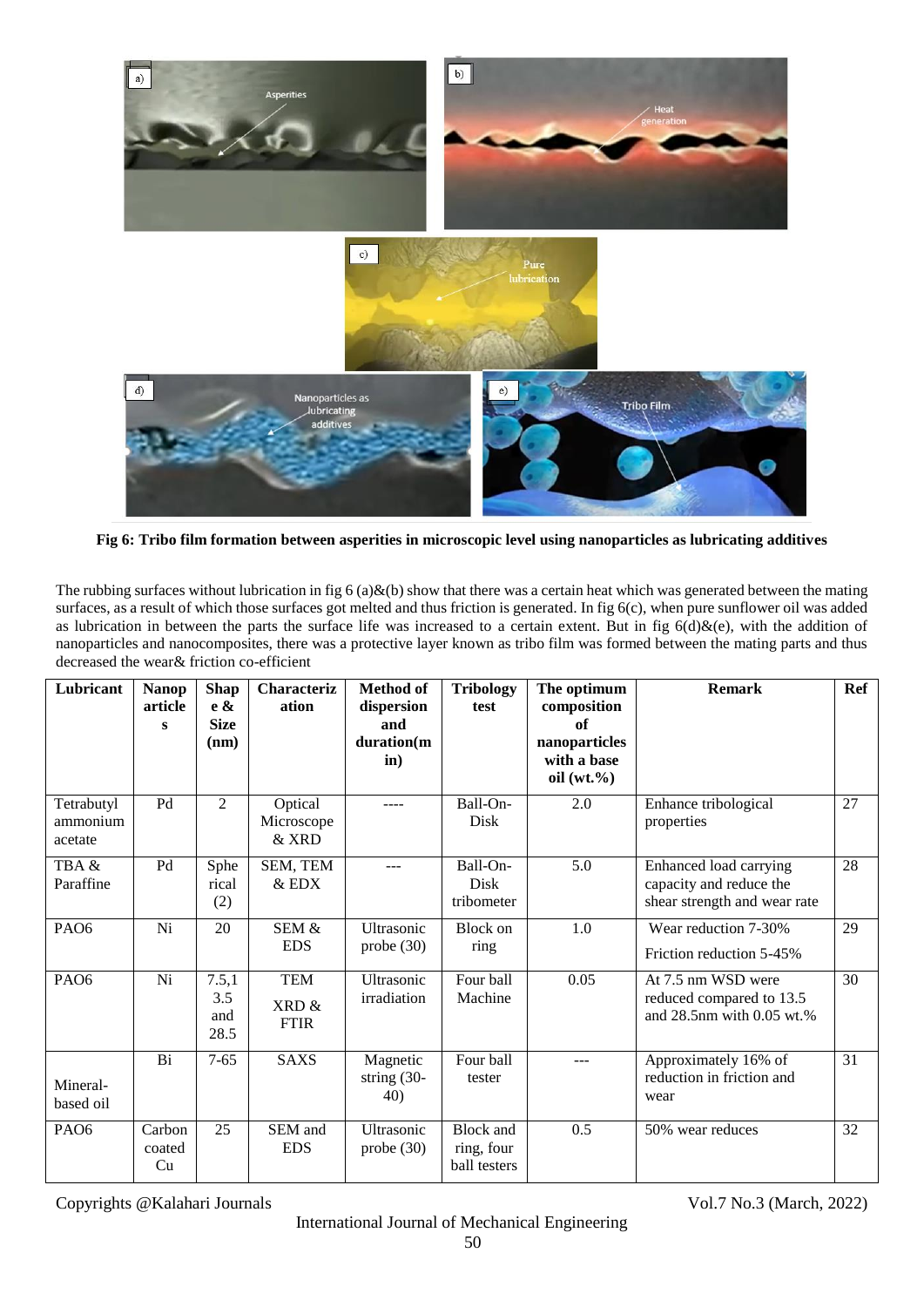| Pongamia<br>oil              | Cu                | $25 -$<br>85                      | Optical<br>microscope                 | Ultrasonicat<br>ion<br>Technique         | Pin-On-<br><b>Disk</b><br>tribometer                       | 0.075            | Minimizing wear and WSD                                                                                                                                                                                                    | 33 |
|------------------------------|-------------------|-----------------------------------|---------------------------------------|------------------------------------------|------------------------------------------------------------|------------------|----------------------------------------------------------------------------------------------------------------------------------------------------------------------------------------------------------------------------|----|
| Lithium<br>grease            | Cu                | Trian<br>gular<br>$(50 -$<br>100) | SEM &<br><b>TEM</b>                   | Triple roller<br>mill<br>Homogenise<br>d | <b>Ball On</b><br><b>Disk</b><br>Tribomete<br>$\mathbf{r}$ | 0.5              | 12% of friction reduction,<br>82.2 % wear losses were<br>reduced                                                                                                                                                           | 34 |
| Mineral oil<br><b>SAE 10</b> | Fe, Cu,<br>and Co | Cu<br>$(50 -$<br>80)              | <b>SEM</b>                            | <b>CEWLS</b>                             | Four ball<br>testers                                       | $\overline{0.5}$ | 11% Co,23% (Fe) and<br>47%(Cu) were reduced<br>wear.<br>20%(Co), 39%(Fe), and<br>49% (Cu) were minimized<br>friction                                                                                                       | 35 |
| Engine oil                   | Cu                | $80 -$<br>120                     | <b>AFM</b><br>including<br><b>XPS</b> | $---$                                    | Pin-On-<br>Disk &<br>Thrust<br>roller<br>bearing           | 3.0              | Reduces friction and wear                                                                                                                                                                                                  | 36 |
| Raw oil                      |                   | 25<br>and<br>60                   | SEM, AFM<br>&EDS                      |                                          | Disc-on-<br>Disc<br>tribometer                             | 0.1              | Friction reduces to 44-39%                                                                                                                                                                                                 | 37 |
| 50CC oil                     |                   | 20                                | TEM, SEM,<br>EDS, XPS                 | Ultrasonic<br>dispersion                 | Four-Ball<br>tester                                        | 0.2              | The copper film is formed<br>between 2 frictional<br>surfaces, separating them<br>and preventing direct<br>contact. Enhancing the<br>elastic deformation of the<br>contact surfaces minimize<br>wear and reduces friction. | 64 |
| Paraffin oil                 | A <sub>1</sub>    | $65 -$<br>85                      | SEM &<br><b>EDS</b>                   | Ultrasonic<br>Stirring (30)              | Ball-On-<br>Ring                                           | 0.5              | Improves the tribological<br>properties                                                                                                                                                                                    | 38 |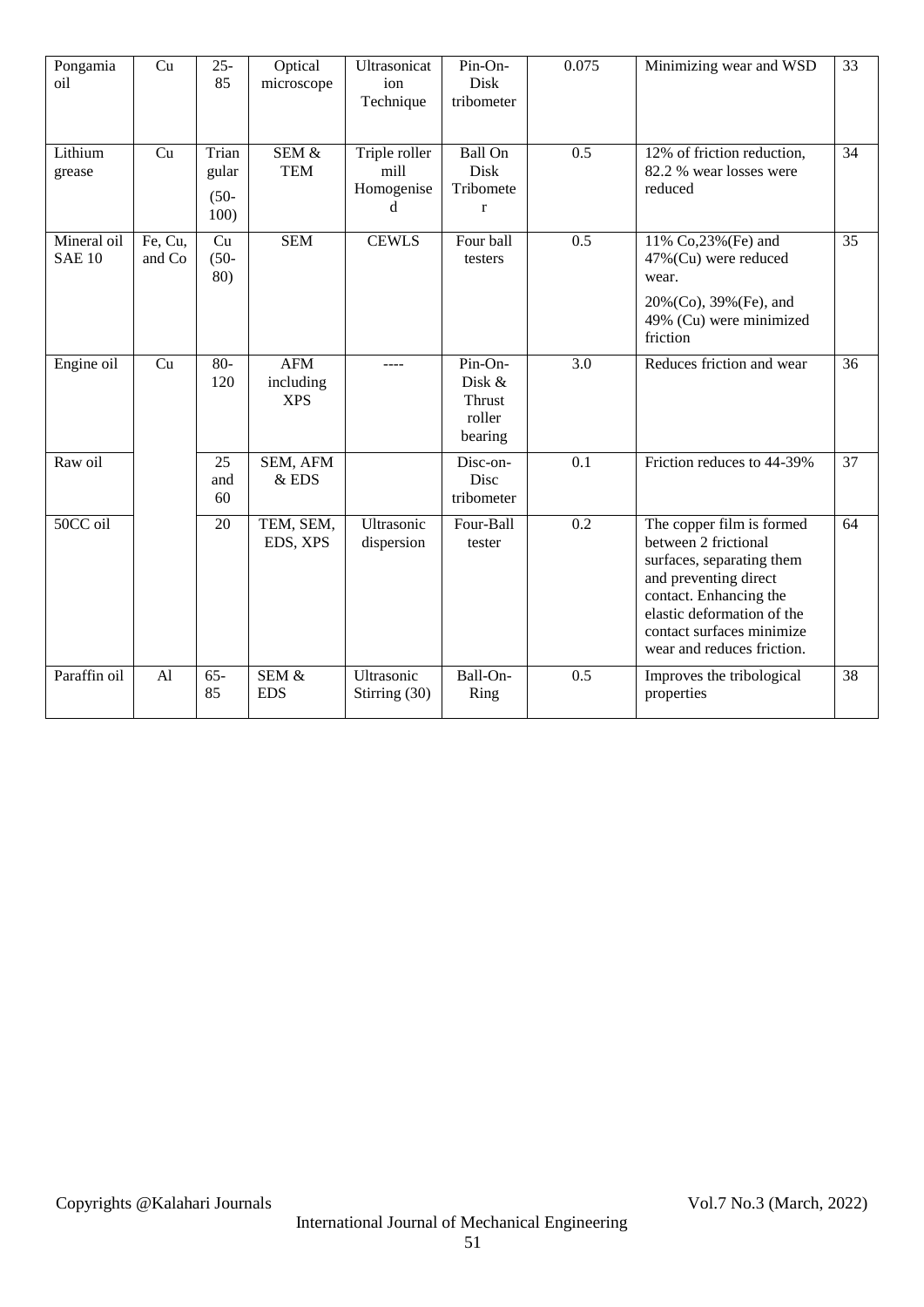| Lubricant                | <b>Nanop</b><br>article<br>$\bf{s}$ | Shape &<br><b>Size</b><br>(nm)   | Charac<br>terizati<br>on                                          | <b>Method</b> of<br>dispersion<br>and<br>duration(<br>min)                                                | <b>Tribology</b><br>test                             | <b>The</b><br>optimum<br>composition<br>of<br>nanoparticl<br>es with a<br>base oil<br>$(wt. \% )$ | <b>Remark</b>                                                                                          | <b>Ref</b> |
|--------------------------|-------------------------------------|----------------------------------|-------------------------------------------------------------------|-----------------------------------------------------------------------------------------------------------|------------------------------------------------------|---------------------------------------------------------------------------------------------------|--------------------------------------------------------------------------------------------------------|------------|
| Mineral oil              |                                     | Nearly<br>Spherical<br>$30 - 40$ | SEM &<br><b>UV</b><br>Visible<br>Spectro<br>scopy                 | Ultrasonic<br>Shaker<br>(30)                                                                              | Pin-On-<br>Disc<br>tribometer                        | $1.0\,$                                                                                           | Reduces friction up to 50%                                                                             | 39         |
| Paraffin oil             |                                     | Nearly<br>Spherical<br>50        | <b>SEM</b>                                                        | Ultrasonic<br>bath $(60)$                                                                                 | Four ball<br>tribo<br>machine                        | 0.2                                                                                               | Enhance the lubricating<br>properties                                                                  | 40         |
| Plam kemel<br>oil        | CuO                                 | Spherical<br>40                  | SEM &<br><b>EDX</b>                                               | High shear<br>homogeniz<br>er(40)                                                                         | Pin-On-<br>Disk                                      | 0.34                                                                                              | Reduced WSD up to 48% &<br>COF 56%                                                                     | 41         |
| Water-based<br>lubricant |                                     | Spherical<br>20                  | <b>SEM</b>                                                        | Homogeno<br>usly<br>dispersion<br>after<br>surface<br>modificati<br>on of<br>water-<br>based<br>lubricant | Four ball<br>testers                                 | 0.2                                                                                               | Friction minimizes up to<br>69.2% and wear 55.1%                                                       | 42         |
| Lubricating<br>oil       | $Al_2O_3$                           | Spherical<br>78                  | SEM &<br><b>EDS</b>                                               | Ultrasonic<br>ation $(30)$                                                                                | Four ball<br>tester and<br>Trust ring<br>tribometers | 0.1                                                                                               | Reduced COF in four-ball<br>tester 17.6%, WSD 41.75%<br>whereas COF in trust ring<br>tribometer 23.92% | 43         |
| Water-based<br>lubricant | TiO <sub>2</sub>                    | Round<br>20                      | TEM &<br><b>XRD</b>                                               | Ultrasonic<br>string $(10)$                                                                               | Ball-on-<br>disk<br>tribometer                       | $0.8\,$                                                                                           | Friction reduces to 49.5% and<br>wear 97.8%                                                            | 44         |
| Mineral oil              |                                     | Round<br>$20 - 25$               | SEM,<br>TEM,<br>XRD,<br>FTIR,<br>and<br>Raman<br>spectro<br>scopy | Mechanica<br>1 stirrer<br>(15)                                                                            | Reciprocat<br>ing Pin-<br>On-Disc                    | 0.25                                                                                              | Reduced coefficient of friction                                                                        | 45         |
| Engine oil               |                                     | $10 - 25$                        |                                                                   | Ultrasonic<br>Shaker                                                                                      | Pin-On-<br>Disc<br>tribometer                        | 1.5                                                                                               | Nanoparticles are<br>multifunctional additives and<br>enhance the tribological<br>properties           | 46         |
| Plam oil                 |                                     | 22.98                            |                                                                   | Ultrasonic<br>Bath (30)                                                                                   | Four ball<br>tribo<br>machine                        | 0.1                                                                                               | Reduces friction and wear                                                                              | 47         |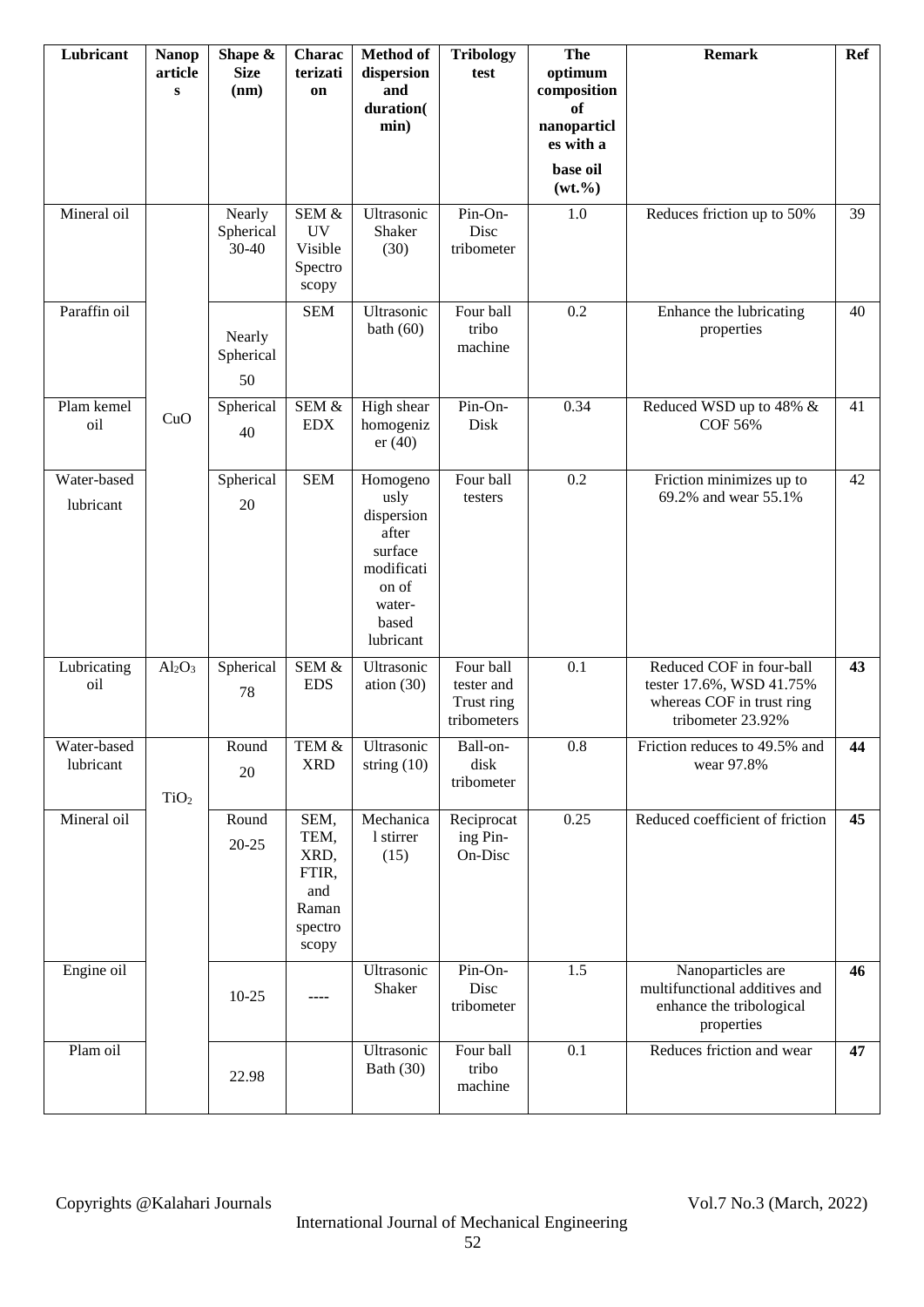| Liquid   | SiO <sub>2</sub> | Spherical | FE-          | Ultrasonic | Ball-on-    | $0.05 - 0.5$ | Compared to pure liquid                      | 66 |
|----------|------------------|-----------|--------------|------------|-------------|--------------|----------------------------------------------|----|
| paraffin |                  | 58        | <b>SEM</b>   | stirring   | ring tester |              | paraffin, $0.05 - 0.5$ SiO <sub>2</sub> Wt.% |    |
|          |                  |           | <b>FT-IR</b> | (60)       |             |              | have improved tribological                   |    |
|          |                  |           |              |            |             |              | properties in terms of load-                 |    |
|          |                  |           | EDS,         |            |             |              | carrying capacity, Anti-wear                 |    |
|          |                  |           |              |            |             |              | and friction reduction                       |    |
|          |                  |           |              |            |             |              |                                              |    |
|          |                  |           |              |            |             |              |                                              |    |

## **Table1: Characterization of various lubricants with nanoparticles**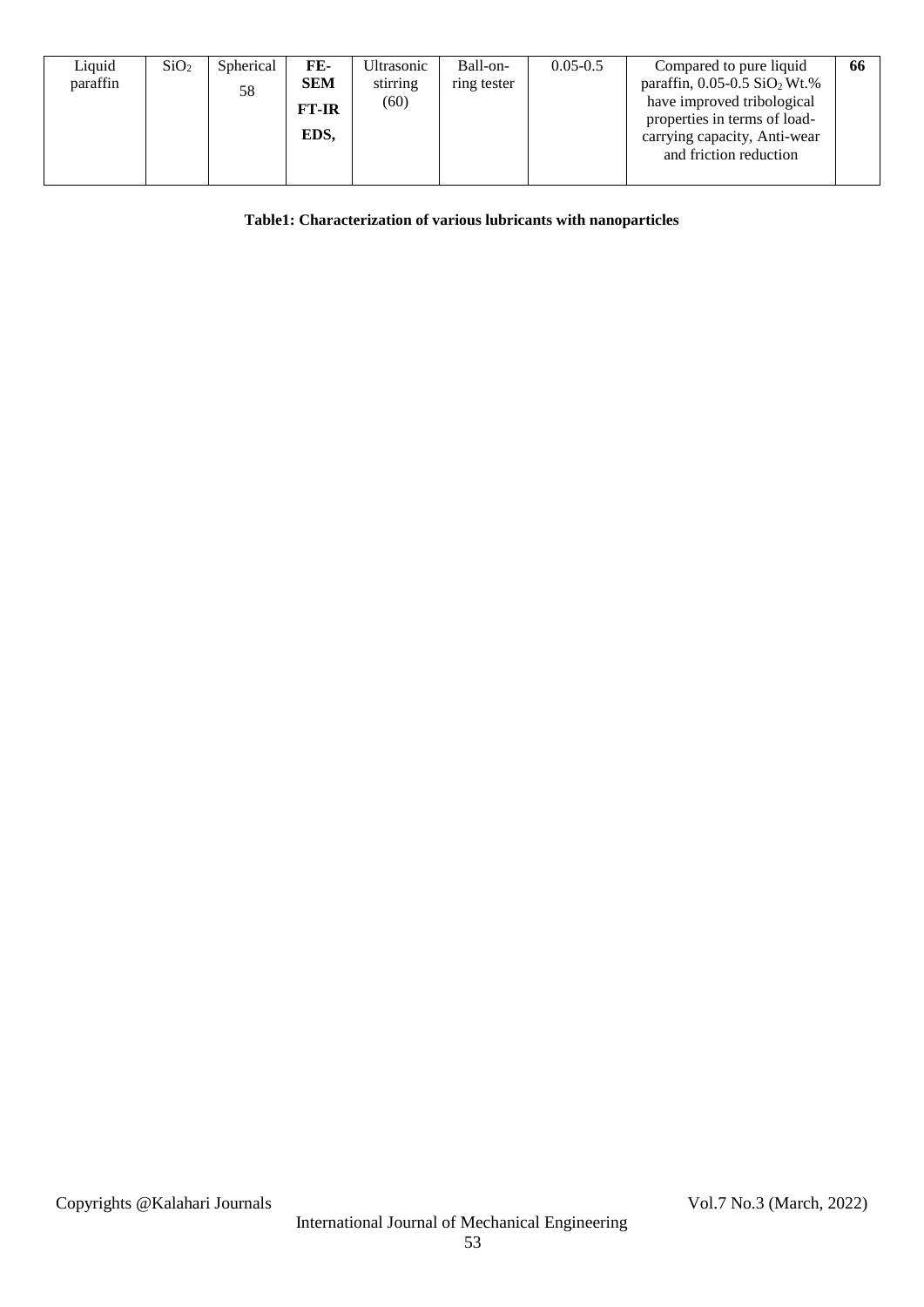| Lubrica<br>nt                                  | Nanocompo<br>sites                     | <b>Shape</b><br>& Size<br>(nm) | Characterizat<br>ion                                         | <b>Method</b> of<br>dispersion<br>and<br>duration(<br>min) | <b>Tribolog</b><br>y test                                                                       | Optimum<br>compositi<br>on of<br>nanoparti<br>cles with a<br>base oil<br>$(wt. \% )$ | <b>Remark</b>                                                                                                                                                                                                                                                                                                                                                                                                                                                                                               | <b>Ref</b> |
|------------------------------------------------|----------------------------------------|--------------------------------|--------------------------------------------------------------|------------------------------------------------------------|-------------------------------------------------------------------------------------------------|--------------------------------------------------------------------------------------|-------------------------------------------------------------------------------------------------------------------------------------------------------------------------------------------------------------------------------------------------------------------------------------------------------------------------------------------------------------------------------------------------------------------------------------------------------------------------------------------------------------|------------|
| Lubricati<br>ng oil                            | $Al_2O_3/SiO_2$                        | Elliptic<br>al 70              | Infrared<br>Spectroscopy<br>&<br>metallurgical<br>Microscope | Dispersed<br>ultrasonica<br>lly(30)                        | Four ball<br>tester $&$<br>Thrust-<br>ring test                                                 | 0.5                                                                                  | $Al_2O_3/SiO_2$<br>The<br>nanocomposites<br>might<br>provide a rolling<br>action<br>between rubbing surfaces,<br>changing<br>friction<br>the<br>condition from sliding to<br>rolling. As a result,<br>the<br>friction<br>coefficient<br>has<br>decreased                                                                                                                                                                                                                                                    | 48         |
| Lubricati<br>ng oil                            | Al2O3/TiO2                             | Spheric<br>al<br>75            | SEM & EDS                                                    | Ultrasonic<br>ation $(30)$                                 | Four ball<br>tester $&$<br>Thrust-<br>ring test                                                 | 0.1                                                                                  | Due to a Chemical reaction, a<br>tribo-boundary film formed.<br>So, significantly COF and<br>WSD reduced                                                                                                                                                                                                                                                                                                                                                                                                    | 49         |
| Base oil                                       | ZrO <sub>2</sub> /SiO <sub>2</sub>     | Spheric<br>al                  | SEM, XRD &<br><b>EDS</b>                                     | ultrasonic<br>for 30                                       | Four ball<br>tester $&$<br>Thrust-<br>ring test                                                 | 1.0                                                                                  | An anti-wear layer developed<br>and the COF was decreased<br>by 21.14 percent in four-ball<br>using<br>ZrO2/SiO2<br>tests<br>composites. Coming to the<br>thrust-ring causes very little<br>wear.                                                                                                                                                                                                                                                                                                           | 50         |
| Lubricati<br>ng oil                            | $ZrO_2/SiO_2$                          | $50$ to<br>80                  | <b>TEM</b>                                                   | Ultrasonic<br>(30)                                         | Four ball<br>tester $&$<br>Thrust-<br>ring test                                                 | 0.1                                                                                  | COF was lowered by 16.24<br>percent, while vertical WSD<br>was reduced by 14.59 percen<br>t, improving tribological cha<br>racteristics.                                                                                                                                                                                                                                                                                                                                                                    | 51         |
| $CD15W -$<br>40<br>lubricatin $\vert$<br>g oil | Serpentine/L<br>$a(OH)_3$<br>composite | Granul<br>ar 50                | SEM, XRD<br>&TEM                                             | Ultrasonic<br>probe for<br>(5)<br>Agitator<br>(30)         | Multi-<br>functiona<br>1 friction<br>abrasion<br>tester and<br>Ring-<br>block<br>wear<br>tester | $---$                                                                                | It shows friction-reduction,<br>anti-wear, and self-repair<br>capabilities. COF is lowered<br>by 24.63 percent, while<br>friction spot diameters are<br>reduced by 41.88 percent.                                                                                                                                                                                                                                                                                                                           | 52         |
| Lubricati<br>ng oil                            | Palygorskite/<br>Copper                | Clubbe<br>d 200                | <b>SEM</b> and <b>EDX</b>                                    | Ultrasonic<br>ally<br>oscillated<br>(30)                   | Abrasive<br>-Wear<br>Tester                                                                     |                                                                                      | When<br>compared<br>$\mathbf{P}$<br>to<br>nanoparticles and without<br>lubricant additives, the wear<br>loss<br>of<br>the<br>mass<br>nanocomposites is reduced<br>by $41.7$ percent and $63.2$<br>percent, respectively, under<br>the test circumstances. The<br>coefficient<br>friction<br>of<br>nanocomposites reduces by<br>44 percent when compared to<br>no lubricant additives, but<br>just slightly when compared<br>to P nanoparticles and<br>produces self-repair film on<br>the contact surfaces. | 53         |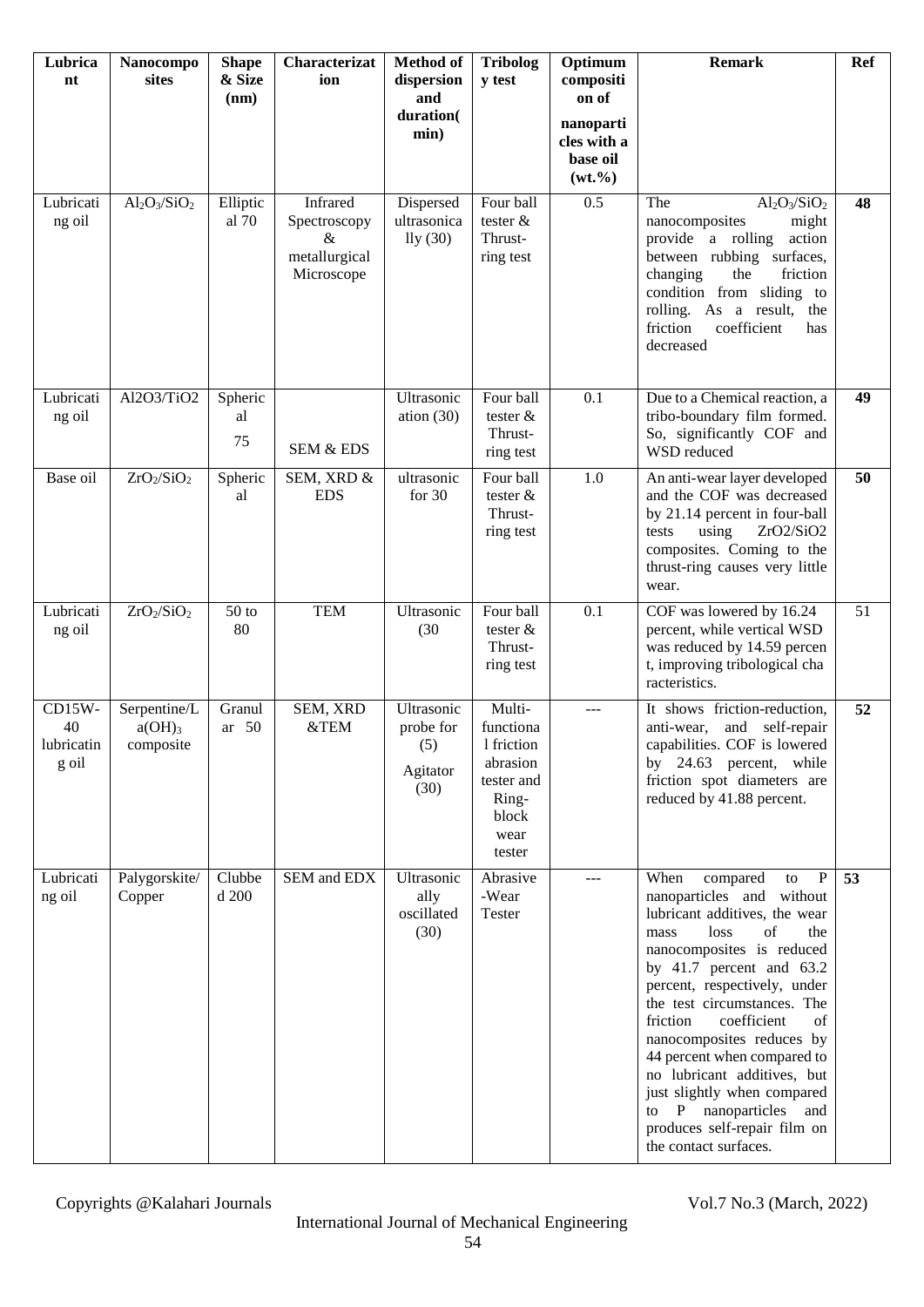| --                                                  | $Cu-CeO2$                          | Globul<br>ar $(20-$<br>60)     | SEM and EDX                                     |                                | Ball-on-<br>disk wear                                                                     | $\overline{a}$ | Enhances the<br>tribological<br>properties                                                                                                                                                                                                                                                                                                                                                                                               | 54 |
|-----------------------------------------------------|------------------------------------|--------------------------------|-------------------------------------------------|--------------------------------|-------------------------------------------------------------------------------------------|----------------|------------------------------------------------------------------------------------------------------------------------------------------------------------------------------------------------------------------------------------------------------------------------------------------------------------------------------------------------------------------------------------------------------------------------------------------|----|
| $-1$                                                | Al/Al <sub>3</sub> Fe              | Nanocr<br>ystallin<br>e(57)    | XRD, SEM &<br><b>TEM</b>                        | ---                            | $Pin-$<br>on-<br>disk                                                                     | 0.1            | The composite's mechanical<br>properties improve as the<br>percent<br>weight<br>Al <sub>3</sub> Fe<br>concentration rises, and they<br>are comparable to those of<br>other traditional composites.<br>The wear qualities enhance<br>the<br>of the<br>amount<br>as<br>phase,<br>Al3Fe,<br>dispersed<br>rises, but the wear rate rises<br>for all compositions as the<br>load increases.                                                   | 55 |
| Sunflowe<br>r Oil                                   | Cu@MoS <sub>2</sub>                | Valley<br>$(8-13)$             | <b>EDS &amp;XPS</b>                             | Ultrasonic<br>ation $(30)$     | Ball<br>on<br>Disk                                                                        | 0.5            | 0.5<br>When<br>wt<br>percent<br>Cu/PDA/MoS <sub>2</sub><br>nanosheets<br>were introduced to sunflower<br>oil, the friction coefficient<br>and wear scar width were<br>reduced by 37.8 percent and<br>28.5 percent, respectively.<br>The<br>Cu/PDA/MoS <sub>2</sub><br>nanosheet's<br>tribological<br>characteristics are good.                                                                                                           | 56 |
| PAO <sub>6</sub>                                    | $Mn_3O_4@G$                        | Nanosh<br>eets                 | TEM,<br>XRD,<br>Raman<br>Spectra & FIB          | Self-<br>Dispersion            | Reciproc<br>ating<br>sliding<br>tribomete<br>$\mathbf{r}$                                 | 0.075          | The friction coefficient and<br>wear depth were lowered by<br>75 percent and 97 percent,<br>respectively.<br>When<br>compared to base oil at an<br>ultralow<br>concentration<br>$(0.075 \text{ wt percent})$ and a high<br>temperature of 125°C                                                                                                                                                                                          | 57 |
| Soybean<br>O <sub>il</sub>                          | Cu/PDA/GO                          | $ -$                           | EDS,<br>TEM,<br>XRD, FTIR &<br>Raman<br>Spectra | Self-<br>Dispersion            | Ball<br>on<br>Plate                                                                       | 0.1            | Under<br>the<br>sliding<br>circumstances, Cu/PDA/GO<br>nanocomposites<br>had<br>the<br>lowest friction coefficient.<br>The wear scar on the steel<br>disc<br>indicated<br>that<br>Cu/PDA/GO<br>nanocomposites<br>outperformed<br>Cu<br>nanoparticles,<br>GO,<br>and<br>Cu/GO nanocomposites in<br>of<br>terms<br>anti-wear<br>performance.                                                                                               | 58 |
| palm<br>trimethyl<br>olpropan<br>$e$ (TMP)<br>ester | TiO <sub>2</sub> /SiO <sub>2</sub> | Nearly<br>Spheric<br>al $(50)$ | SEM, EDX &<br><b>AFM</b>                        | Ultrasonic<br>Probe<br>(30Min) | Four-<br>Ball<br>tester $\&$<br>Piston<br>Ring-<br>Cylinder<br>liner<br>sliding<br>tester | 0.75           | Nano-TiO2/SiO2<br>significant<br>demonstrated<br>dispersion<br>capabilities,<br>particularly<br>at<br>a<br>concentration of 0.75 wt<br>percent. Compared to blank<br>palm (TMP) ester, such<br>homogeneous<br>dispersion<br>provided a stable suspension<br>and reduced friction and<br>wear. Under high-pressure<br>settings and piston ring-<br>cylinder liner contact, palm<br>(TMP) ester supplemented<br>with 0.75 wt percent nano- | 59 |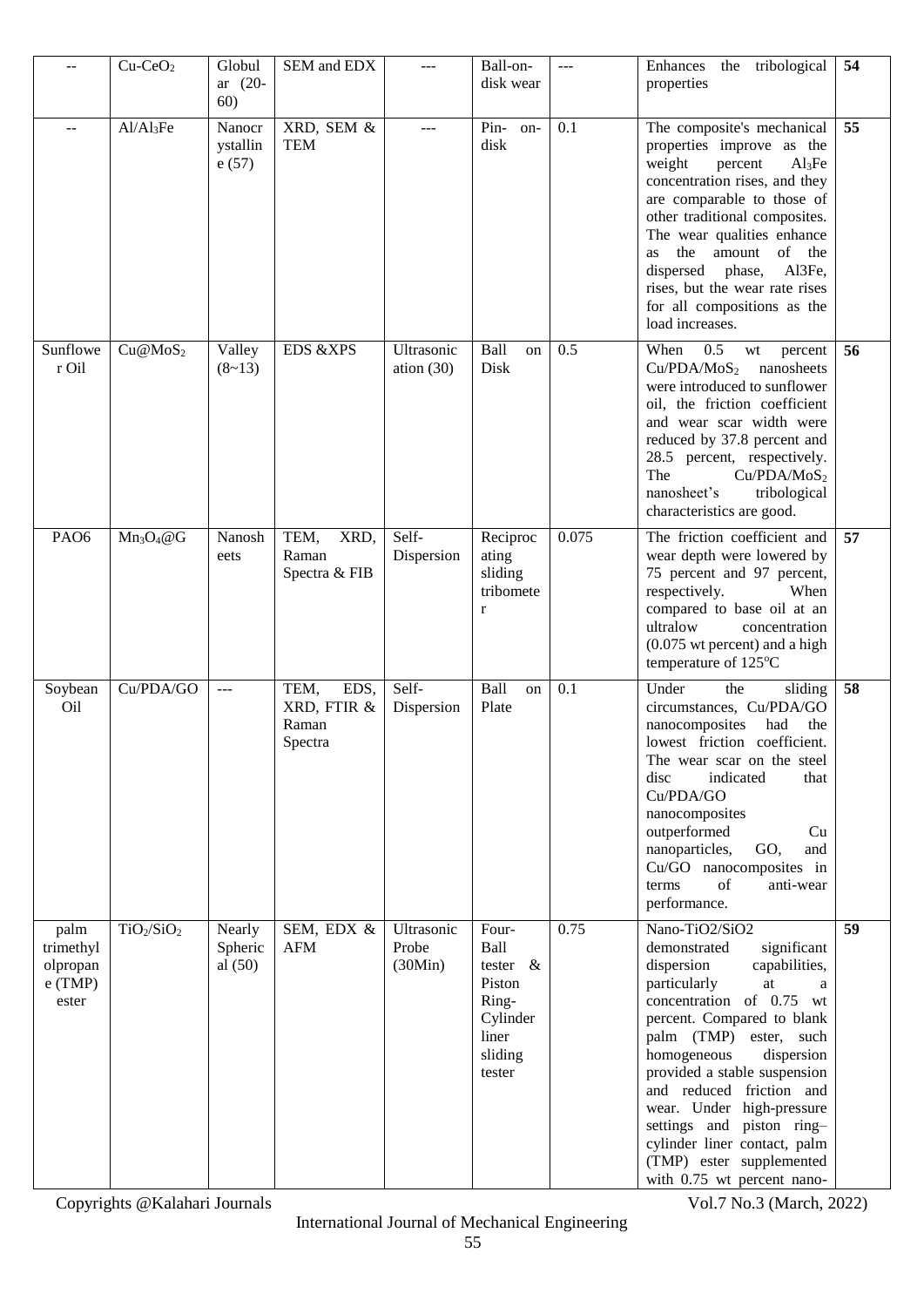|                                           |                                                  |                                   |                                                        |                                     |                                                  |      | TiO2/SiO2<br>showed<br>better<br>tribological properties.                                                                                                                                                                                 |    |
|-------------------------------------------|--------------------------------------------------|-----------------------------------|--------------------------------------------------------|-------------------------------------|--------------------------------------------------|------|-------------------------------------------------------------------------------------------------------------------------------------------------------------------------------------------------------------------------------------------|----|
| Bio-<br>Diesel<br>& Aqueo<br>us<br>medium | Fe <sub>3</sub> O <sub>4</sub> /MoS <sub>2</sub> | $30 - 60$                         | TEM, EDS &<br><b>XRD</b>                               | $\sim$                              | Four-<br>Ball<br>tribomete<br>$\mathbf r$        | 1.2  | lubricated<br>with<br>When<br>$Fe3O4/MoS2$ in bio-diesel oil<br>and aqueous medium, the<br>friction and WSD decreased<br>by 34.6 percent and 29.7<br>percent, respectively                                                                | 60 |
| Dibutyl<br>Phthalate<br>(DBP)             | SOCNTs/M<br>OS <sub>2</sub>                      |                                   | SEM,<br>EDX,<br>XRD, Raman<br>Spectroscopy             | Ultrasonic<br>ally<br>$(30)$ min    | Four-<br>Ball<br>Tribomet<br>er                  | 0.02 | The DBP<br>with 0.02 wt.<br>SOCNTs/MoS <sub>2</sub><br>percent<br>the<br>composite<br>had<br>best<br>tribological<br>performance,<br>with a 57.93% reduction in<br>COF and a 19.08 % reduction<br>in WSD                                  | 61 |
| PAO <sub>4</sub>                          | $ZnMn_2O4/Z$<br>nFe <sub>2</sub> O4              | Nano<br>flanks<br>$(50 -$<br>125) | SEM, EDX                                               | Ultrasonic<br>ally<br>(30min)       | Four-ball<br>tester                              | 1.0  | Improves the lifetime of the<br>matting parts.                                                                                                                                                                                            | 62 |
| PA <sub>O6</sub>                          | RGO/Fe <sub>3</sub> O <sub>4</sub>               | $---$                             | TEM,<br>XPS,<br>Raman<br>Spectra, SEM,<br>Laser images | Ultrasonic<br>ally treated<br>(1hr) | CETR-<br><b>UMT</b><br>tribomete<br>$\mathbf{r}$ | 0.1  | In addition, the average wear<br>volume of steel disc fell by<br>52.27 percent RGO/Fe <sub>3</sub> O <sub>4</sub><br>ratio of 0.1 wt. percent. This<br>acts as a protective coating<br>between friction pairs, which<br>reduces the wear. | 63 |

**Table 2: Characterization of various lubricants with nanocomposites**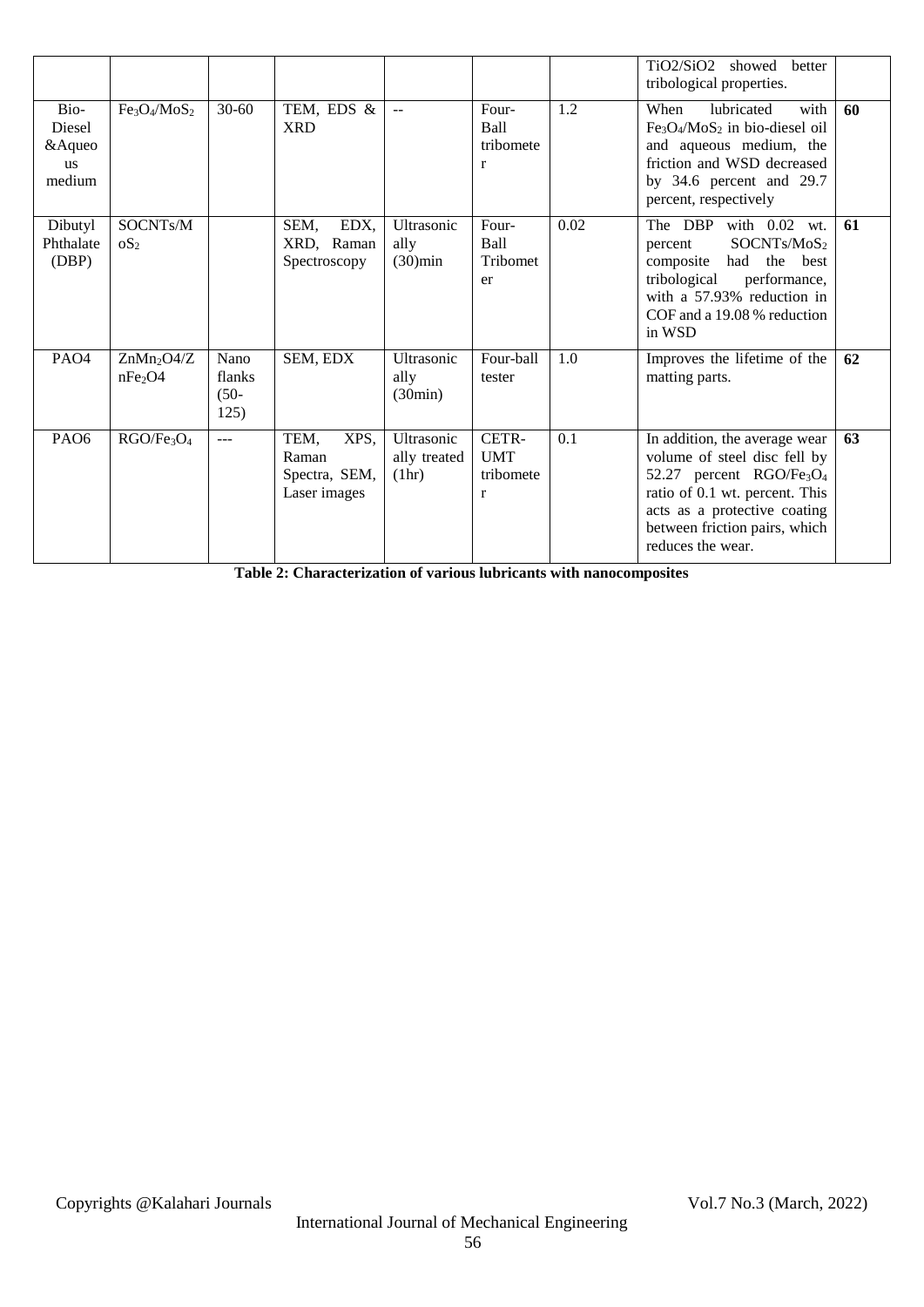

#### **Fig 7: Optical micrographs and three-dimensional profiles of wear tracks on steel disks (Load: 5N, Speed: 300r/min, Time: 30. min) a) pure sunflower oil b)1.0 wt percent of MoS<sup>2</sup> nanosheets and c) 0.5 wt percent of Cu/PDA/MoS<sup>2</sup> nanosheets [56].**

In Fig 7, With sunflower oil alone, the wear track on the ball was 193um in width,  $7(a)$ . With the addition of 1.0wt% of MoS<sub>2</sub> nanosheets in the base oil, the wear was  $165 \mu m$ ,  $7(b)$  but the nanocomposites showed more efficient values than pure and nanoparticles in the base oil.0.5wt% of Cu/PDA/ MoS<sub>2</sub> nanosheets exhibited very less wear track of 138  $\mu$ m,7(c) which showed that nanocomposites are more lubricating in nature between the mechanical mating Components.

#### **Conclusion:**

This article exposes the exclusive evaluation of the use of various nano additives for lubrication. The synthesis and characterization of nanoparticles in different shape sizes and based on the method of preparation were analyzed. Nano Particles in the base oil gave improved results than the pure base oils exhibited. But the nanocomposites in the lubricant showed promising results improving the tribological properties thus increasing the life of the mechanical parts.

#### **References:**

- 1. Kenneth Holmberg, peter Andersson, Ali Erdemir," Global energy consumption due to friction in passenger cars," Tribology International, 47(2012)221-234.<https://doi.org/10.1016/j.triboint.2011.11.022>
- 2. H.Jordan,S.kailyn,D Jason, Energy Education -Energy Loss, Available online. [https://energyeducation.ca/encyclopedia/Energy\\_loss](https://energyeducation.ca/encyclopedia/Energy_loss)
- 3. U.S.Government. Where the energy goes: gasoline Vehicles. Available online.<https://www.fueleconomygov/feg/atv.shtml>
- 4. S.Syahrullail, S.kamitani, A.Shakirin," Performance of vegetable oil as lubricant in extreme pressure condition", procedia Engineering 68(2013) 172-17[7 https://doi:10.1016/j.proeng.2013.12.164](https://doi:10.1016/j.proeng.2013.12.164)
- 5. Jumat salimon, Nadia salih, and emad yousif, "Biolubricants: raw materials, chemical modifications and environmental benefits", European journal of lipid science and technology, vol 112, iss 5(2010).<https://doi.org/10.1002/ejlt.200900205>
- 6. Benda. R, Bullen. J, and Plomer. A, "Synthetic Basics: Polyalphaolefins Base Fluids for High-Performance Lubricants", Journal of Synthetic Lubrication, Vol. 13, Issue 1, April, 1996, Pages 41-57.
- **7.** Jingfang Zhou,Zhishen Wu, Zhijun Zhang, Weimin Liu and QunjiXue; Tribological behavior and lubricating mechanism of Cu nanoparticles in oil; Tribology letters 8(2000) 213-218[.https://doi.org/10.1023/A:101915721801](https://doi.org/10.1023/A:101915721801)

Copyrights @Kalahari Journals Vol.7 No.3 (March, 2022)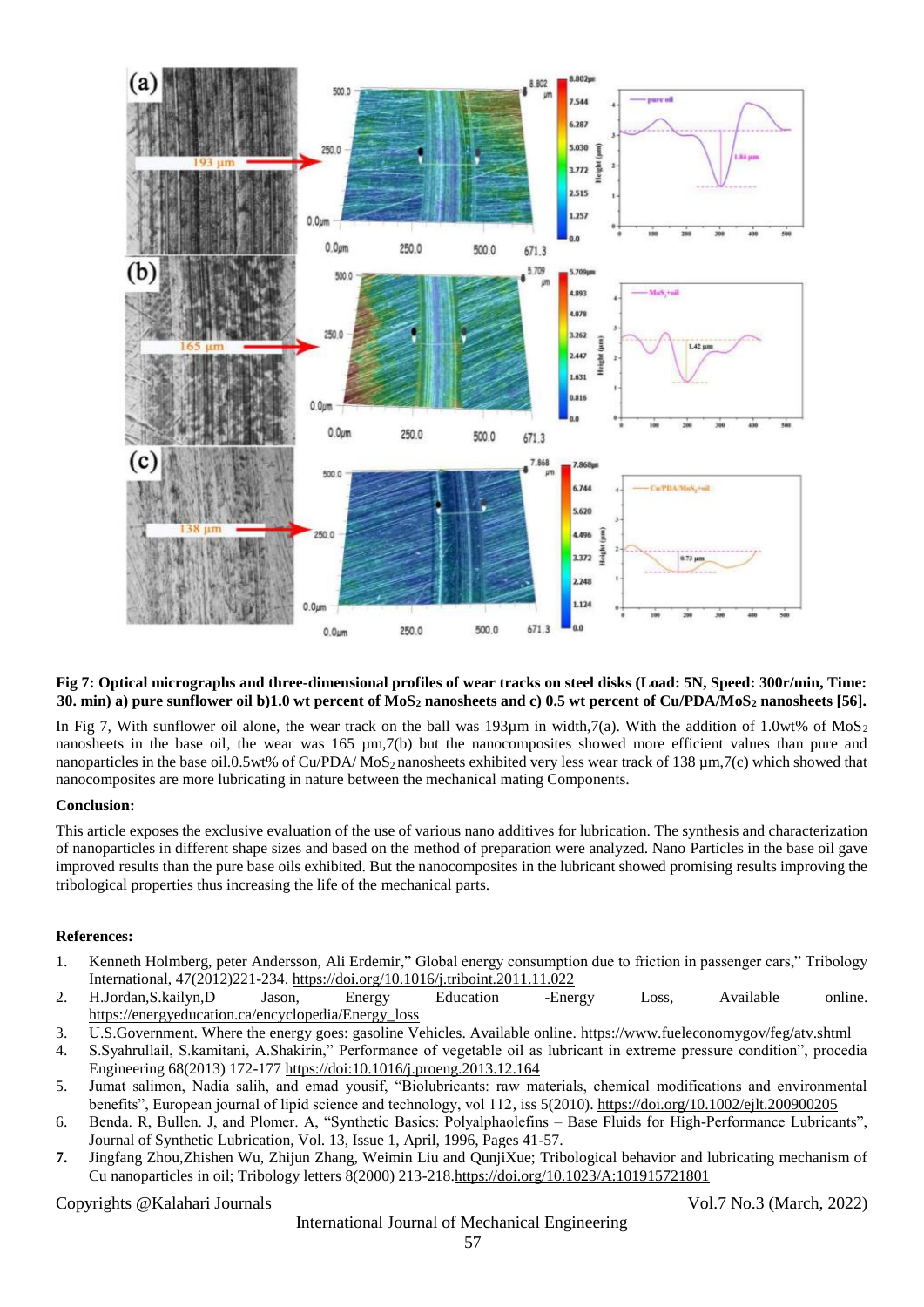- **8.** Ming Zhang, Xiaobo Wang, Weimin Liu, Xisheng Fu; Performance and anti-wear mechanism of Cu nanoparticles as lubricating oil additives; Industrial Lubrication and Tribology 61/6 (2009) 311-318[. https://doi:10.1108/003687909109884426](https://doi:10.1108/003687909109884426)
- **9.** R.Chou, A.Hernandez Battez, J.J Cabello, J.L. Viesca, A.Osorio, A.Sagastume; Tribological behavior of polyalphaolefin with the addition of nickel nanoparticles; Tribology international 43(12)(2010)2327- 2332[.https://doi.org/10.1016/j.triboint.2010.08.006](https://doi.org/10.1016/j.triboint.2010.08.006)
- **10.** De-Xing Peng, Yuan Kang, Shin-Kang Chen, Fu-Chun Shu, Yeon–Pun Chang; Dispersion and tribological properties of liquid paraffin with added aluminum nanoparticles; Industrial Lubrication and Tribology 62/6 (2010)341-348. <https://doi:10.1108/00368791011076236>
- **11.** Guangbin Yang, Zhanming Zhang, Shengmao Zhang, Laigui Yu, Pingyu Zhang; Synthesis and characterization ofhighly stable dispersions of copper nanoparticles by a novel one-pot method; MaterialsResearch Bulletin 48(2013), 1716-1719. <https://doi.org/10.1016/j.materresbull.2013.01.025>
- **12.** Yujuan Zhang, Yaohua Xu, Yuangbin Yang, Shengmao Zhang, Pingyu Zhang and Zhijun Zhang; Synthesis and tribological properties of oil-soluble copper nanoparticles as environmentally friendly lubricating oil additives; Industrial lubrication and Tribology, 67/3(2015) 227-232. https://doi:10.1108/ILT-10-2012-0098
- **13.** Jing Wang, Xiaochuan Guo, Yan He, Mingjun Jiang and Rong Sun; The synthesis and tribological characteristics of triangular copper nanoplates as a grease additive; RSC Adv.,7 (2017),40249-40254.<https://doi:10.1039/c7ra07252j>
- **14.** Manu Varghese Thottackkad, Rajendrakumar Krishnan Perikinanlil, Prabhakaran Nair Kumarapillai; Experimental evaluation on the tribological properties of coconut oil by the addition of CuO nanoparticles, International journal of precision engineering and manufacturing; 13(2012) 111-116.<https://doi:10.1007/s12541-012-0015-5>
- **15.** Arpana Verma, Wenping Jiang, HusamH.Abu Safe, William D.Brown, & Ajay P.Malshe; Tribological behavior of deagglomerated active inorganic nanoparticles for advanced lubrication, Tribology transactions; 51(5) (2008) 673-678. <https://doi.org/10.1080/10402000801947691>
- **16.** Kwangho Lee, Yujin Hwang, Seongir Cheong, Laeun Kwon, Sungchoon Kim, Jaekeun Lee; Performance evaluation of nanolubricants of fullerene nanoparticles in refrigeration mineral oil; Current Applied Physics 9 (2)(2009) e128 e13[1https://doi.org/10.1016/j.cap.2008.12.054](https://doi.org/10.1016/j.cap.2008.12.054)
- **17.** W. Shafi, A. Raina, M. Ul Haq, Friction and wear characteristics of vegetable oils using nanoparticles for sustainable lubrication, Tribology-Materials, Surfaces, Interfaces, vol. 12, iss. 1, pp. 27-43, 2018, <https://doi:10.1080/17515831.2018.1435343>
- **18.** G. Stachowiak, A. Batcher, Engineering Tribology, Butterworth-Heinemann,2013.
- 19. A. Hashem, W.Abou Elmagd, A.Salem, M.EI-Kasaby, A.EI-Nahas, Conversion of some vegetable oils into synthetic lubricants, Energy sources, part A:Recovery, Utilization, and Environmental effects, Vol.35, Iss. 5, pp.397-400,2013, <https://doi:10.1080/15567036.2010.514587>
- **20.** P. Nagendramma, S. Kaul, Development of eco-friendly/biodegradable lubricants: An overview, Renewable and sustainable energy reviews, vol. 16, iss. 1, pp. 764-774, 2012, doi: 10.1016/j.rser.2011.09.002
- 21. Jitendra Pal Singh, Manish Kumar, Aditya sharma, Ganesh Pandey Keun Hwa Chae and sangsul Lee, Bottom-up and topdown approaches for MgO, book chapter, sonochemical reactions,<https://doi:10.5772/intechopen.91182>
- **22.** Stefanos Mourdikoudis, Roger M.Paralla and Nguyen T.K.Thanh, Characterization techniques for nanoparticles: comparison and complementatity upon studing nanoparticles properties, Nanoscale, (2018), 10.12871-12934 <https://doi:10.1039/c8nr02278j>
- 23. Valentina Zin, Filippo Agresti, Simona Barison, Laura Colla, Angela Gondolini and Monica Fabrizio, "The synthesis and effect of Copper nanoparticles on the tribological properties of lubricant oils", IEEE Transactions on nanotechnology, Vol 12, 2013.
- 24. Jing Wang, Xiaochuan guo, Yan He, Mingjun Jiang and Rong sun, "The synthesis and tribological characteristics of triangular copper nanoplates as a grease additive", RSC Advance ,2017,7,40249[. https://doi:10.1039/c7ra07252j](https://doi:10.1039/c7ra07252j)
- 25. Vasudeo Kulkarni, Sampat Suryawanshi, Pramod Kulkarni, "Biosynthesis of copper nanoparticles using aqueous extract of Eucalyptus Sp.plant leaves", Current science, vol.109, No.2,2015
- **26.** G. Liu, X. Li, B. Qin, D. Xing, Y. Guo, R. Fan, Investigation of the mending effect and mechanism of copper nanoparticles on a tribologically stressed surface, Tribology Letters, vol. 17, iss. 4, pp. 961-966, 2004, doi: 10.1007/s11249-004-8109-6
- **27.** L. Kolodziejczyk, D. Martinez-Martinez, T.C. Rojas, A. Fernández, J.C. Sánchez-López, Surface-modified Pd nanoparticles as a superior additive for lubrication, Journal of Nanoparticle Research, vol. 9, iss. 4, pp.639-645, 2007, doi: 10.1007/s11051- 006-9124-3
- **28.** T. Luo, X. Wei, X. Huang, L. Huang, F. Yang, Tribological properties of Al2O3 nanoparticles as lubricating oil additives, Ceramics International, vol. 40, iss. 5, pp. 7143-7149, 2014, doi: 10.1016/j.ceramint.2013.12.050
- 29. M.D. Abad, J.C.Sanchez-Lopez, Tribological properties of surface-modified Pd nanoparticles for electrical contacts; wear 297(2013)943-951 .<http://dx.doi.org/10/1016/j.wear.2012.11.009>
- **30.** R.Chou, A.Hernandez Battez, J.J Cabello, J.L. Viesca, A.Osorio, A.Sagastume; Tribological behavior of polyalphaolefin with the addition of nickel nanoparticles; Tribology international 43(12)(2010)2327-2332[.doi:10.1016/j.triboint.2010.08.006](https://doi.org/10.1016/j.triboint.2010.08.006)
- **31.** De-Xing Peng, Yuan Kang, Shin-Kang Chen, Fu-Chun Shu, Yeon–Pun Chang; Dispersion and tribological properties of liquid paraffin with added aluminum nanoparticles; Industrial Lubrication and Tribology 62/6 (2010)341-348. [doi:10.1108/00368791011076236](https://doi:10.1108/00368791011076236)
- 32. Y.Chen, Y.Zhang, S.Zhang, L.YU, P.Zhang, Z.Zhang; preparation of nickel-based nanolubricants via a facile in situ one-step route and investigation of their tribological properties. Tribol Lett (2013) 51:73-83. doi:10.1007/s11249-013-0148-4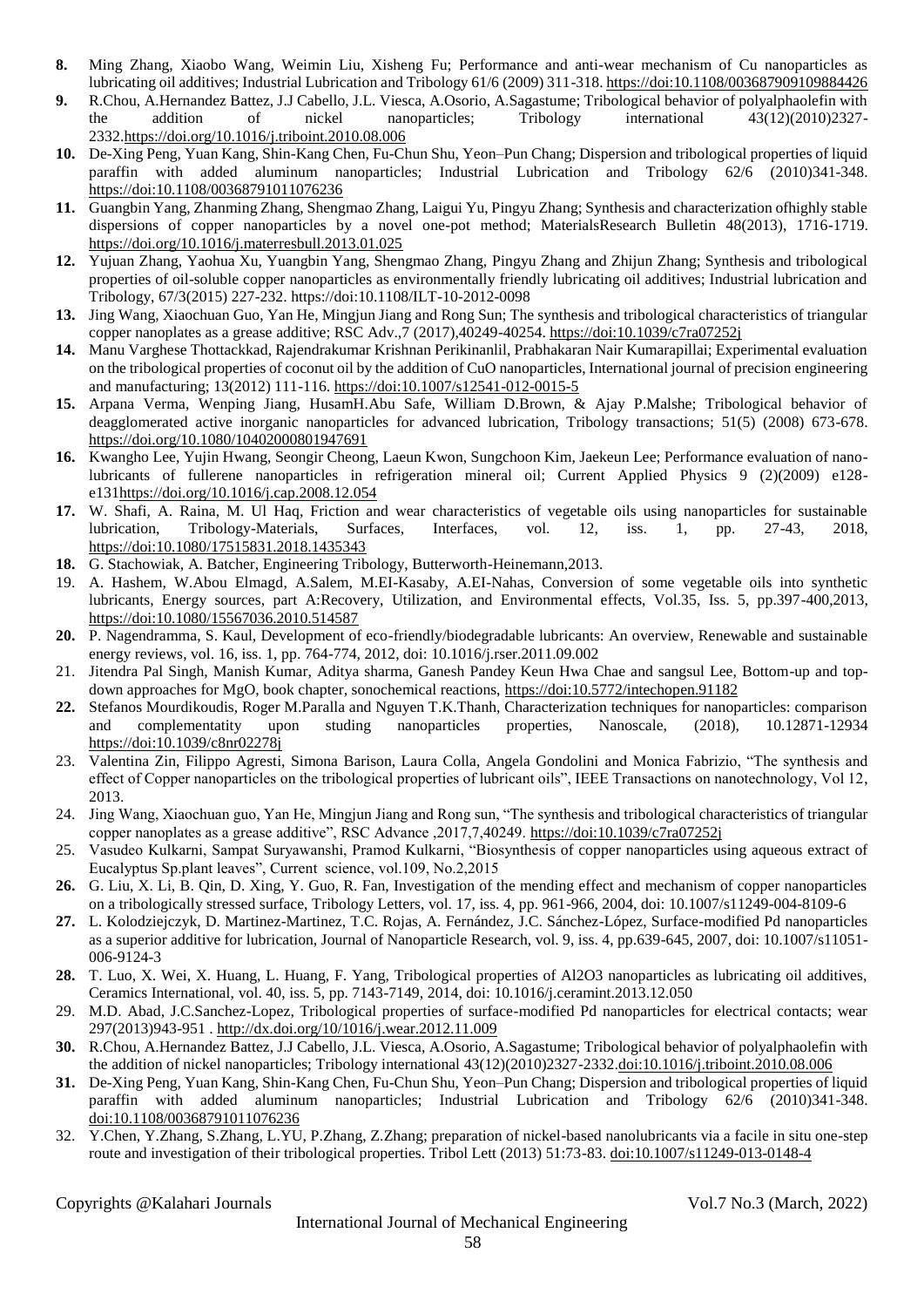- 33. M.Flores-Castaneda, E.Camps, M.Camacho-Lopez, S.Muhl, E.Garcia, M.Figueroa, Bismuth nanoaprticles synthesized by laser ablation in lubricant oils for tribological tests; Journal of alloys and compounds 643(2015) 567-570. <http://dx.doi.org/j.jallcom.2014.12.054>
- 34. J.L.Viesca, A.Hernandez Bettez, R.Gonzalez, R.Chou,J.J.Cabello, Antiwear properties of carbon-coated copper nanoparticles used as an additive to a polyalphaolefin, Tribology International 44(2011) 829-833. [doi: 10.1016/j.triboint.2011.02.006](http://doi:10.1016/j.triboint.2011.02.006)
- 35. Virwal Harsh Rajubhai, Yashvir Singh, Ketan Suthar, Aadesh Rajendra Surajna, Friction and wear behavior of Al-7% Si alloy pin under pongamia oil with copper nanoparticles as additives, 2019,25, 695-698[. http://doi.org/10.1016/j.matpr.2019.08.149](http://doi.org/10.1016/j.matpr.2019.08.149)
- 36. Y.choi, C.Lee, Y.Hwang, M.Park, J.Lee,C.Choi,M.Jung, Tribological behavior of copper nanoparticles as additives in oil, Current applied physics 9 (2009) e124-127. [doi.10.1016/j.cap.2008.12.050](http://doi.10.1016/j.cap.2008.12.050)
- 37. J.Wang, X.Guo, Yan He, M.Jiang, and R sun, The synthesis and tribological characteristics of triangular copper nanoplates as a grease additive, RSC Advances, 2017,7,40249. [doi.10.1039/c7ra07252j](http://doi.10.1039/c7ra07252j)
- 38. J.Padgurskas, R.Rukuiza, I.Prosycevas,R.Kreivaitis, Tribological properties of lubricant additives of Fe, Cu and Co nanoparticles, Tribology International 60 ()2013) 224-23[2 http://dx.doi.org/10.1016/j.triboint.2012010.024](http://dx.doi.org/10.1016/j.triboint.2012010.024)
- 39. M.Scherge, R.Bottcher, D.kurten and D.Linsler, Multi-phase friction and wear reduction by copper nanoparticles, lubricants 2016,4,36. <http://doi:10.3390/lubricants4040036>
- 40. S.Vijaykumar, Jatti and T.P.Singh , Copper oxide nano-particles as friction-reduction and nti-wear additives in lubricating oil, journal of mechanical science and technology 29(2) (2015) 793-798. doi 10.1007/s12206-015-0141-y
- 41. M.Asrul, N.W.M.Zulkifli, H.H.Masjuki, M.A.Kalam, Tribological properties and lubricat mechanism of nanoparticle in engine oil, The Malaysian International tribology conference 2013,(MITC2013), procedia engineering 68 (2013) 320-325. <http://doi:10.1016/j.proeng.2013.12.186>
- 42. N.Farhanah Azman, S.Samion, M.N.Hakim Mat Sot, Investigation of tribological properties of CuO/palm oil nanolubricant using pin-on-disc tribotester, Green materils ice/science.2018.<https://doi.org/10.1680/jgrma.17.00026>
- 43. P.Yang, X.Zhao, Y.Liu and X.Lai, Preparation and tribological properties of dual-coated CuO nanoparticles as water based lubricant additives, journal of nanoscience and nanotechnology vol.16, 9683-9689,2016.<https://doi:10.1166/jnn.2016.12394>
- 44. T.Luo, X.Wei, X.Huang,L.Huang, F.Yang, Tribological properties of  $A_1O_3$  nanoparticles as lubricating oil additives, ceramics international 40 (2014) 7143-7149[. http://dx.org/10.1016/j.ceramint.2013.12.050](http://dx.org/10.1016/j.ceramint.2013.12.050)
- 45. H.Wu, J.Zhao,W.Xia,X.Cheng, A.He, A study of the tribological behaviour of TiO<sup>2</sup> nano-additive water-based lubricants, University of Wollongong Australia, 2017
- 46. I.Sudeep, C.Archana, K.Amol, S.S.Umare, D.V.Bhatt and M.Jyothi, Tribological behavior of nano TiO<sub>2</sub> as an additive in base oil, wear 301(2013) 776-785<http://dx.doi.org/10.1016/j.wear.2013.01.037>
- 47. L.Meena, P.Deepalekshmi, and S. Kishor Kumar, Tribological studies of nanomodified mineral based multi-grade engine oil, international journal of applied engineering research. Vol 12, (2017) pp.2855-2861[. http://www.ripublication.com](http://www.ripublication.com/)
- 48. Da Jiao, Shaohua Zheng, Yingzi Wang, Ruifang Guan, Bingqiang Cao, The tribology properties of alumina/silica composite nanoparticles as lubricant additives, Applied Surface Science 257(2011)5720-5725[. https://doi:10.1016/j.apsusc.2011.01.084](https://doi:10.1016/j.apsusc.2011.01.084)
- 49. Ting Luo, Xiaowei Wei, Haiyan Zhao, Guangyong Cai, Xiaoyu Zheng, Tribology properties of Al<sub>2</sub>O<sub>3</sub>/TiO<sub>2</sub> nanocomposites as lubricant additives, ceramics International 40(2014) 10103-10109.
- 50. shiyu MA, Shaohua Zheng, Haiyang Ding, Wei Li, "Anti-wear and reduce-friction ability of ZrO2/SiO2 self-lubricating composites", Advanced materials research, Vol 79-82(2009) pp1863-1866. doi: 10.4028www.scientific.net/AMR.79-82.1863
- 51. Wei Li, Shaohua Zheng, Bingqiang Cao, Shiyu Ma, Friction and wear properties of ZrO<sub>2</sub>/SiO<sub>2</sub> composite nanoparticles, J nanopart Res(2011) 13:2129-2137, Doi 1.01007/s11051-9970-x
- 52. Fuyan Zhao, Zhimin Bai, Ying Fu, Dong Zhao, Chunmei Yan, Tribological properties of serpentine,  $La(OH)$ <sub>3</sub> and their composite particles as lubricant additives, wear 288(2012) 72-77, doi:10.1016/j.wear.2012.02.009
- 53. Xuemei Wu, Yuankang Zhou and lu yang, Tribological properties and self-repairing effect of Palygorskite/Copper nanocomposites as lubricating oil additives, Materials Science Forum Vol.694(2011)pp 219-223. Doi: 10.4028/www.scientific.net/MSF.694.219.
- 54. Venu Mangam, Sumit Bhattacharya, Karabi Das, Siddartha Das, Friction and wear behavior of Cu-CeO<sub>2</sub> nanocomposite coatings synthesized by pulsed electrodeposition, Surface & Coating technology 205(2010) 801-805. Doi: 10.1016/j.surfcoat.2010.07.119
- 55. Rahul Agarwal, Anita Mohan, Sunil Mohan, Rakesh Kr. Gautam, synthesis and characterization of Al/Al3Fe Nanocomposite for tribological applications, journal of tribology, Jan2014, Vol.136/012001-1, doi:10.1115/1.4025601.
- 56. Xiaohua Jia, Jian Huang, Yong Li, Jin Yang, Haojie Song, Monodisperse Cu nanoparticles @ MoS<sub>2</sub> nanosheets as a lubricating addtives for improved tribological properties, Applied surface science, Vol 494, 15 Nov 2019, pages 430-439, <https://doi.org/10.1016/j.apsusc.2019.194>
- 57. Jun Zhao, Yingru Li, Yongyong He, and Jianbin Luo, In Situ Green synthesis of the new sandwich like nanostructure of Mn3O4/Graphene as lubricant additives, ACS Appl.Mater.Interfaces 2019,11,36931-36938. <https://doi:10.1021/acsami.9b08993>
- 58. Haojie Song, Zhiqiang Wang, Jin Yang, Xiaohua Jia, Zhaozhu Zhang, Facile synthesis of copper/Polydopamine functionalized graphene oxide nano-composites with enhanced tribologicalperformance, Chemical Engineering Journal (2017), doi : <http://dx.doi.org/10.1016/j.cej.2017.05.016>
- 59. M.Gulzar, Hh Masjuki Ma Kalam, M Varman, Nwm Zulkifli, R.A Mufti, Rehan Zahid & R. Yunus, Dispersion stability and tribological characteristics of  $TiO<sub>2</sub>/SiO<sub>2</sub>$  nanocomposites enriched bio-based lubricant, tribology transactions, <https://doi:10.1080/10402004.2016.1202366>